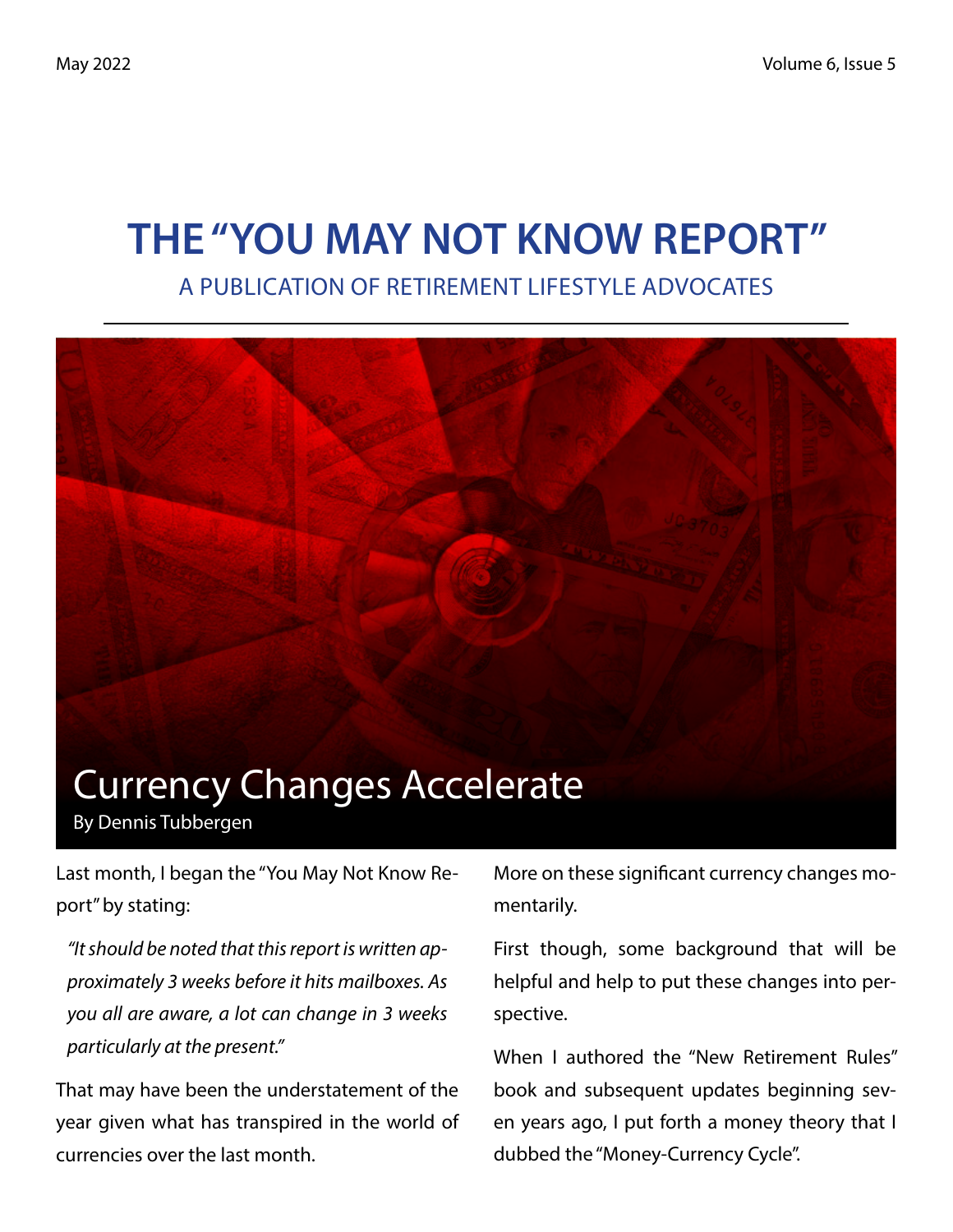#### **Stage One**

Money and Currency are the same thing. I define currency as the exchange medium used in commerce and I define money as a good store of wealth over time.

Prior to the establishment of the Federal Reserve, the central bank of the United States, in 1913, gold circulated as currency. A one-ounce gold coin was a \$20 gold piece and was used to purchase goods and services.

That one-ounce gold piece was also money. While the one-ounce coin had \$20 in purchasing power in 1913, today that same one ounce gold piece has more than \$2,000 in purchasing power.

#### **Stage Two**

Paper receipts circulate as currency, but these paper receipts can be redeemed for the real money.

For example, shortly after the Federal Reserve was formed, there were \$20 Federal Reserve notes that circulated. These paper notes could be redeemed for a one-ounce gold coin. Notice on the Federal Reserve note printed on the top of the next page the verbiage, "will pay to the bearer on demand TWENTY DOLLARS"

The holder of the Federal Reserve Note could present the note and get twenty dollars, which was one ounce of gold.

#### **Stage Three**

The paper receipts can no longer be redeemed for the 'real money' a.k.a. the gold.

At this point the currency is a fiat currency backed only by the full faith and credit of the issuer. Once a currency becomes a fiat currency it is only a matter of time before the ruling class overspends and then funds that overspending through currency creation.

Excessive currency creation leads to inflation and then ultimately a fiat currency failure.

#### **Stage Four**

There is a fiat currency failure which completes the cycle. At this point, the Money-Currency cycle goes back to the first stage and currency and money become the same thing again.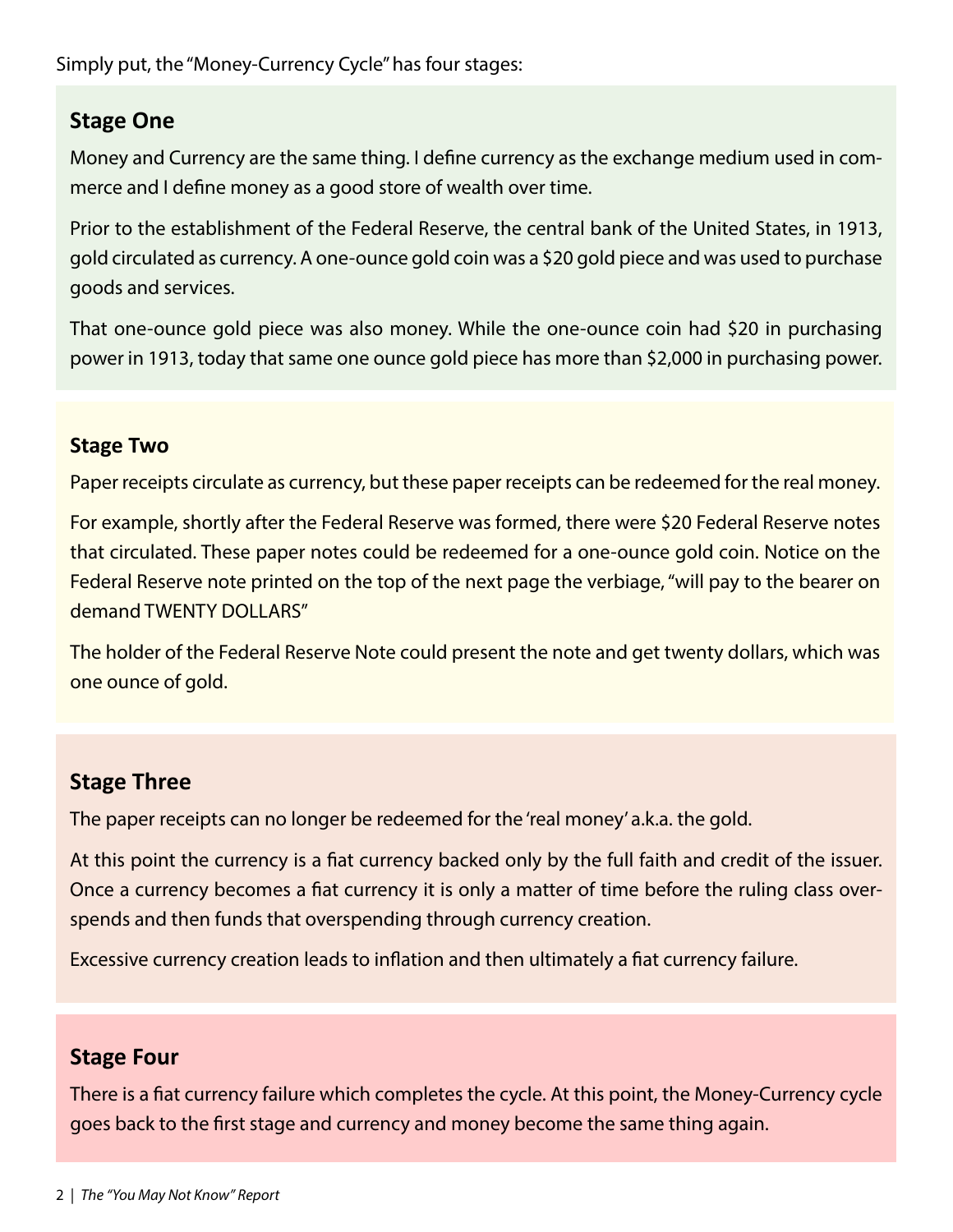

It's important to note that it can take from 60 to 100 years to move through all four stages of the Money-Currency cycle.

The US Dollar has been a fiat currency since 1971. That's when the US moved into Stage Three of the Money-Currency cycle. Longer-term readers of the "You May Not Know Report" will recognize 1971 as the year that President Nixon 'temporarily' suspended the redemptions of US Dollars for gold. The redemption privilege was ultimately permanently suspended.

Fifty-one years (1971 to the present) is a long time by stage three Money-Currency cycle standards. Fiat currencies rarely last that long and as I discussed last month, there is now solid evidence that the rest of the world may be seeking out alternatives to the US Dollar.

Last month, I referenced an article1 from "The Wall Street Journal" that reported that Saudi Arabia was in serious talks with China to price oil sales in the Chinese currency the Renminbi. Should that occur, it would be especially damaging to the US Dollar as all oil exports by the Kingdom of Saudi Arabia are presently priced

in US Dollars.

Since last month's issue of the "You May Not Know Report", a major development has transpired. Russia has now tied her currency, the Ruble, loosely to gold.

One could view this event as a move to the next stage in the Money-Currency cycle.

The events leading up to this linking of the Ruble and gold are interesting from an economic and currency perspective.

The first event leading to this linking of the Ruble and gold was the unprecedented action of freezing Russian reserves denominated in US Dollars (and Euro's and Pounds). Even when officially at war with another country, this has never been done.

In response, Russia made two moves. One, they required that any countries they deemed to be 'unfriendly' would us Russian Rubles or gold to purchase natural gas from Russia. Second, they tied the Ruble to gold with a moving peg which was initially set at 5000 Rubles per gram.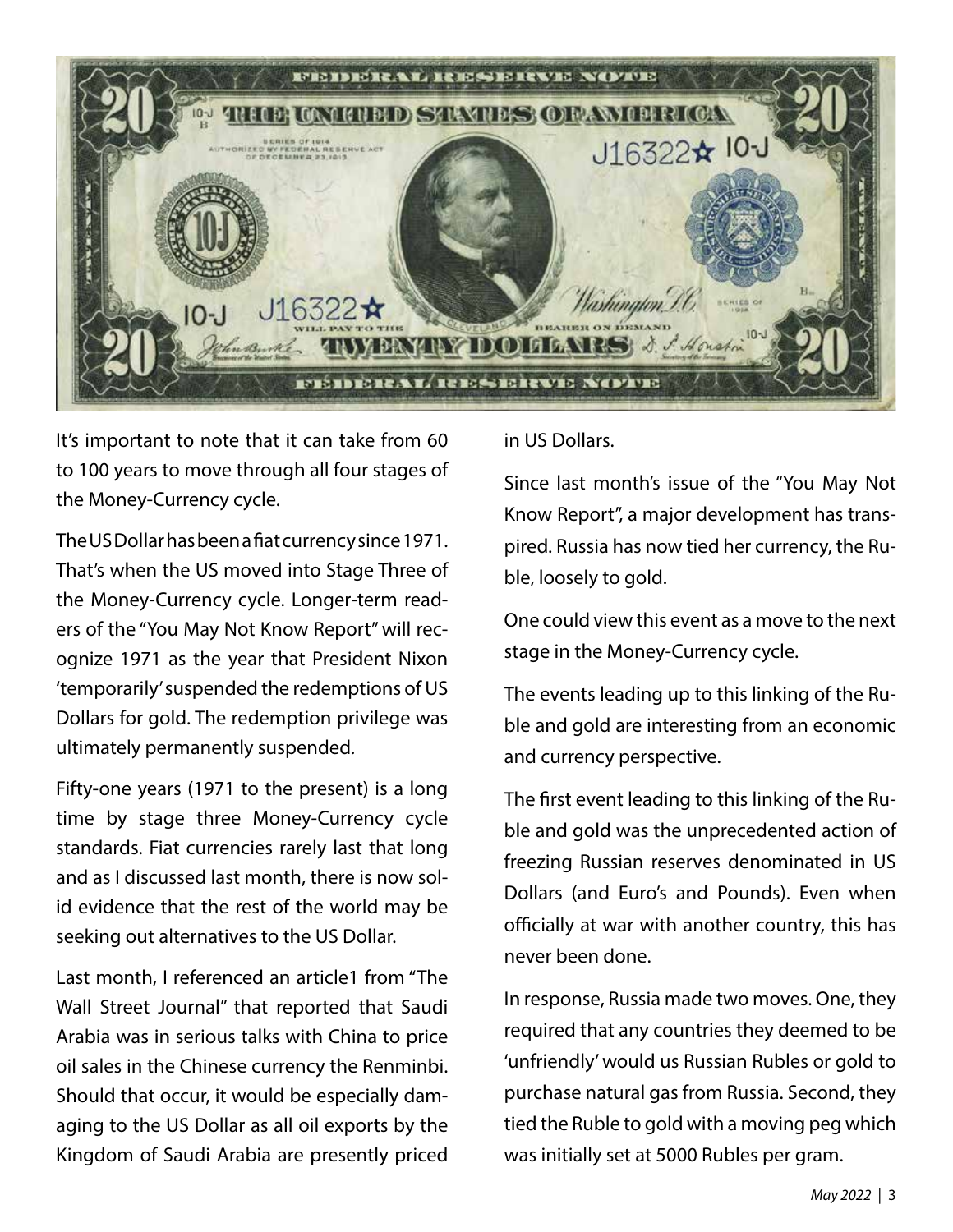Alasdair Macleod, Head of Research at Goldmoney put it this way<sup>3</sup>:

*We will look back at current events and realise that they marked the change from a dollar-based global economy underwritten by financial assets to commodity-backed currencies. We face a change from collateral being purely financial in nature to becoming commodity based. It is collateral that underwrites the whole financial system. The ending of the financially based system is being hastened by geopolitical developments. The West is desperately trying to sanction Russia into economic submission, but is only succeeding in driving up energy, commodity, and food prices against itself. Central banks will have no option but to inflate their currencies to pay for it all. Russia is linking the rouble to commodity prices through a moving gold peg instead, and China has already demonstrated an understanding of the West's inflationary game by having stockpiled commodities and essential grains for the last two years and allowed her currency to rise against the dollar.*

*China and Russia are not going down the path of the West's inflating currencies. Instead, they are moving towards a sounder money strategy with the prospect of stable interest rates and prices while the West accelerates in the opposite direction.*

Put another way, we may, at some future point, look back at current events and observe that it was the beginning of a global transition to the next stage of the Money-Currency cycle.

## **Margin Debt Falls – Is a Serious Stock Correction Next?**

A historically reliable predictor of stock market corrections just signaled that a deeper stock market may be coming. Margin debt declined meaningfully.

If you're not familiar with margin debt, it is a loan that is issued by a broker-dealer using the equity in an investment account as collateral. As a side note, tax-qualified retirement accounts like IRA's are not eligible for a margin loan, only non-qualified accounts.

Margin debt rules require that an account have 50% equity. A brokerage account with a \$1,000,000 balance is eligible for a margin loan of \$500,000. If the value of the securities in the brokerage account reaches \$1,500,000, the amount of the margin loan could be increased to \$750,000.

Conversely, if the value of the securities in the brokerage account falls to \$500,000, the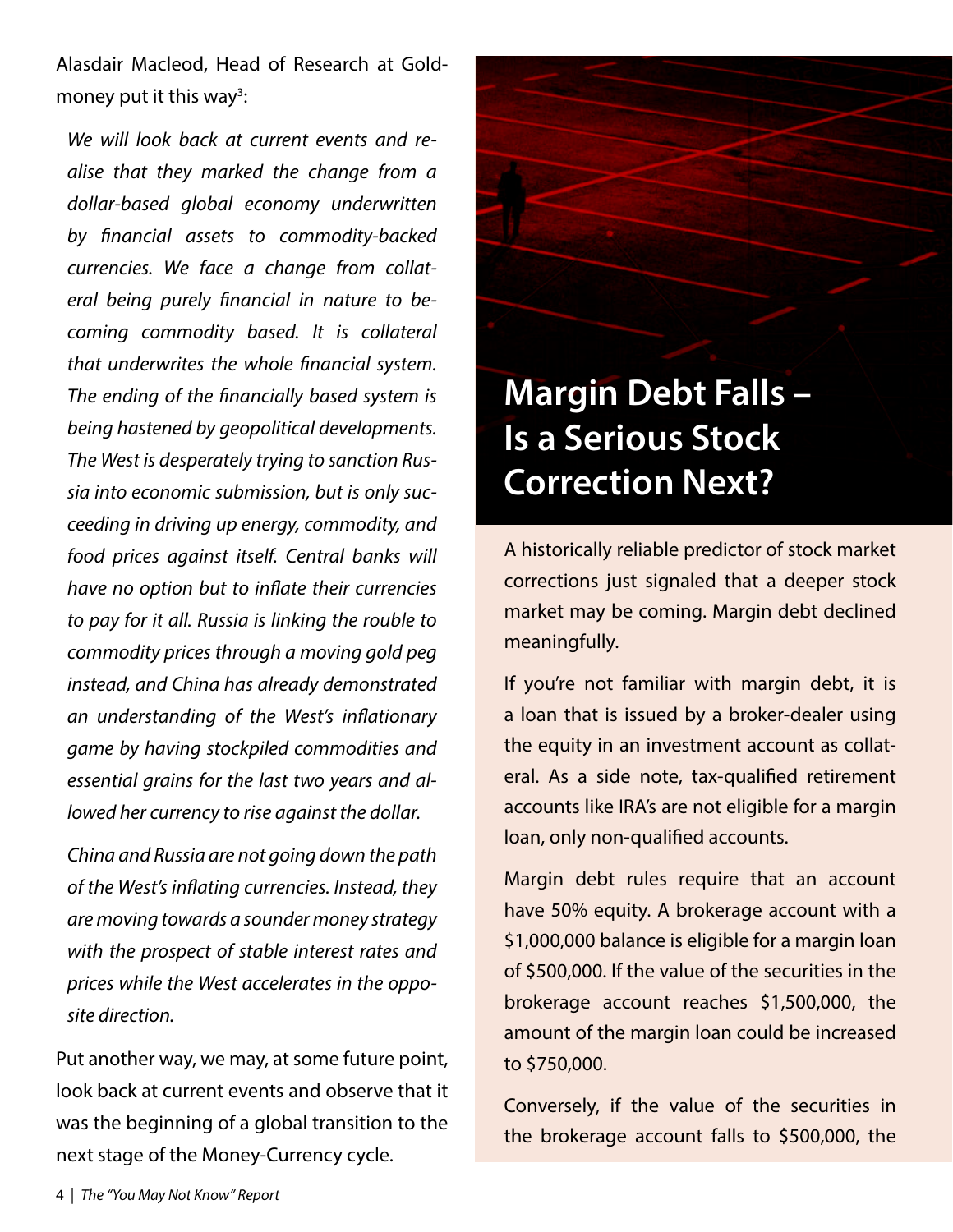outstanding margin loan will have to be paid down until the account once again has 50% equity. There are two ways a margin loan can be paid down to achieve the required 50% equity; one, by adding more funds to the account until there is once again 50% equity; or, two, by selling securities until the account once again returns to 50% equity.

Often, this second method of selling securities is the one that is used. This creates selling pressure which can create downward pressure for stock prices.

Historically speaking, declining margin debt has been a fairly reliable leading indicator when forecasting stock market declines.

Notice from the chart, from Advisor Perspectives<sup>4</sup>, the relationship between margin debt and stock market performance. The red line on the chart represents margin debt with the amount of margin debt illustrated on the left side of the chart.

Recently, margin debt approached \$1 trillion before declining. Notice that prior declines in margin debt levels in 2000, 2007 and 2018 led to stock market declines. At this point in time, that pattern seems to be repeating itself.

Another important point to make is that margin debt levels at their recent peak were about 65% higher than at the market peak in 2007 at the time of the financial crisis.

According to data published by FINRA<sup>4</sup>, margin debt declined 4.3% in March.

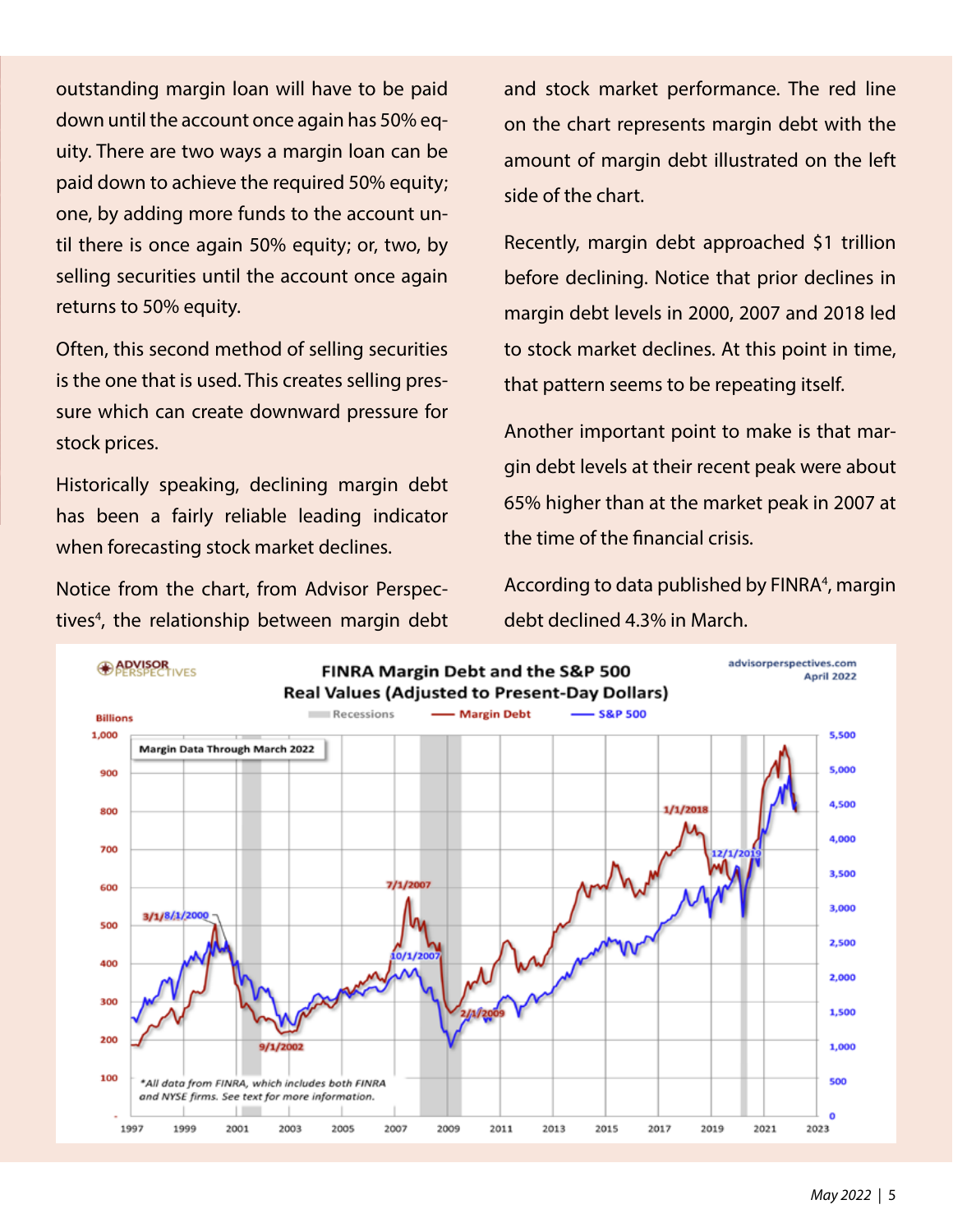

The Federal Government's response to COVID was, to be blunt, free money.

Now, there are a number of cities following suit. This<sup>5</sup> from "Zero Hedge":

*Newly elected Mayor Brandon Scott will provide unconditional payments of \$1,000 a month for two years to low-income families in Baltimore City's new guaranteed income pilot program, according to local news WBAL.* 

*According to a statement released by Scott's office, the \$1,000 monthly checks will be distributed to 200 low-income households across a metro area that struggles with violent crime and a broken economy thanks to decades of Democratic leadership.* 

*The city allocated \$4.8 million in the American Rescue Plan funding to finance the Baltimore* 

*Young Families Success Fund. It's a cover for pilot testing universal basic income (UBI).* 

*Requirments for free money require that a person be a millennial (18-24), be either the biological or adoptive parents or guardians, and have income at or below the federal poverty level.* 

*The free money comes with no strings attached, and they can spend it on anything.* 

*Commenting on the UBI test program, Scott said:*

*"This is fundamentally about putting our families in a position to succeed. We are putting money directly into the hands of our residents because they know more than anyone else what their families need to ascend the ladder of opportunity."*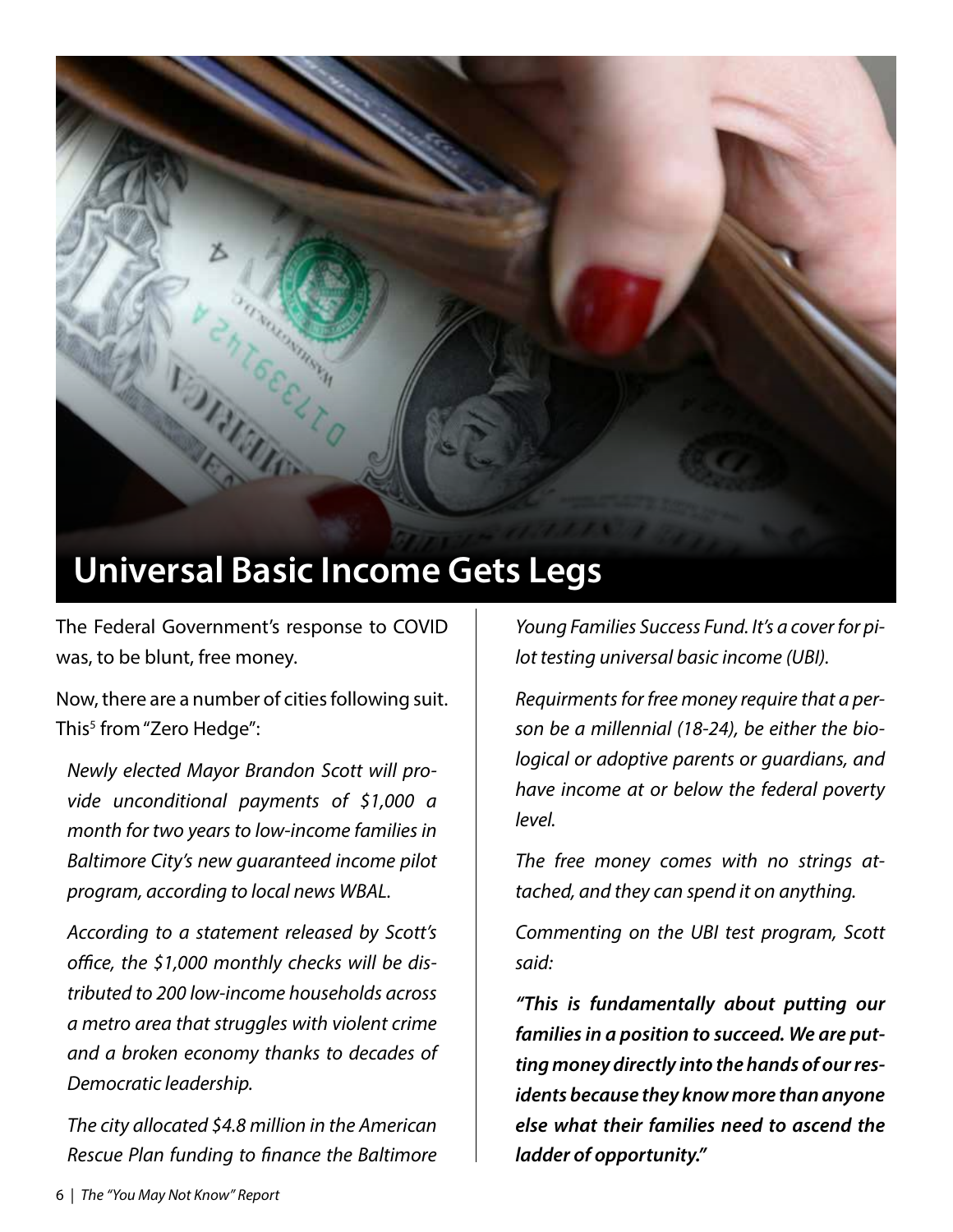Baltimore isn't the only city implementing Universal Basic Income. The City of Palm Springs, California recently adopted a Universal Basic Income program for low-income, transgender residents. This<sup>6</sup> also from "Zero Hedge":

*It looks like universal basic income could soon become a reality for some Americans.*

*And those Americans are transgendered people living in Palm Springs, California.* 

*The city's town council voted to allocate \$200,000 to Queer Works and DAP Health, two non-profits, to develop a pilot program that would provide cash support to transgender, nonbinary and intersex residents in the form of cash payments.* 

*The city council considered the measure for "an hour and a half" last Thursday, before unanimously voting to support it. "The Washington Post" said the proposal could be "the first guaranteed basic income program specifically for low-income transgender and nonbinary people to be implemented in the country."*

*Christy Holstege, a Palm Springs City Council member, commented: "We are a beacon in the country and in the world, a place where LGBTQ people have fled for decades to seek sanctuary and safety and their own community. And so I think it's really important for Palm Springs to be on the front lines of supporting the trans community … especially when they're under attack throughout the country."*

The City of Oakland, California has also implemented a Universal Basic Income Program. This<sup>7</sup> from "PJ Media":

*The city of Oakland, Calif., has just launched* 

*a universal basic income program, providing low-income families \$500 per month, with absolutely no strings attached regarding how they must spend it. According to a report from CBS News, this program, which is privately-funded, "is the latest experiment with a 'guaranteed income,' the idea that giving low-income individuals a regular, monthly stipend helps ease the stresses of poverty and results in better health and upward economic mobility."*

*The "Oakland Resilient Families" program has so far raised \$6.75 million from private donors including Blue Meridian Partners, a national philanthropy group. To be eligible, individuals must have at least one child under the age 18 and an income that is at or below 50% of the area median income — about \$59,000 per year for a family of three.*

*Half the spots are reserved for people who earn less than 138% of the federal poverty level, or about \$30,000 per year for a family of three. Participants will be randomly selected from a pool of applicants who meet the eligibility requirements.*

*Oakland's project is significant because it is one of the largest efforts in the U.S. so far, targeting up to 600 families. And it is the first program to limit participation strictly to Black, Indigenous and people of color communities.*

While the Oakland program is privately funded, the others are not. While many high-tax states have lost residents to more favorable tax states, I expect that the same will happen in cities that tax high-earning residents to pay for UBI programs.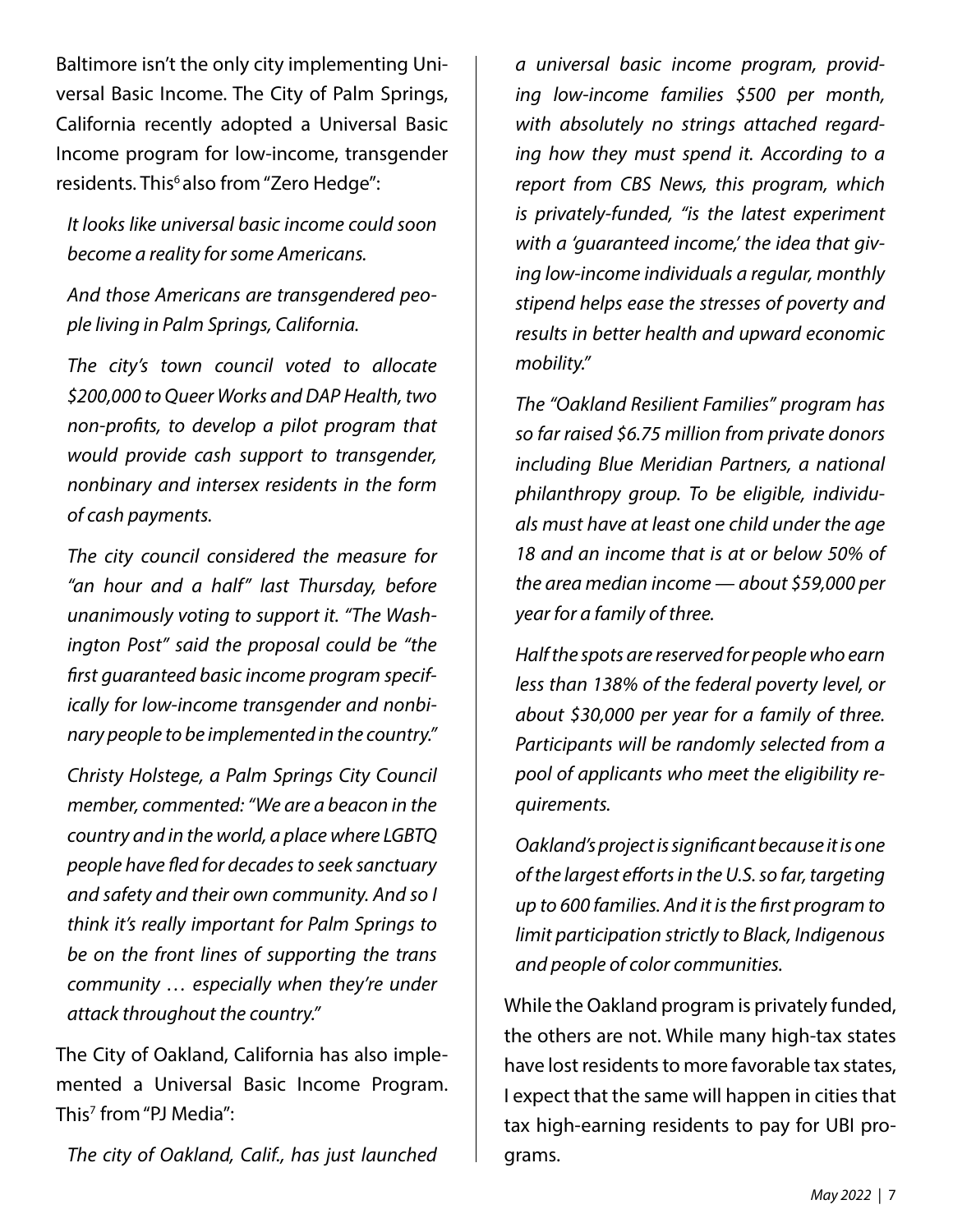

How the narrative has changed!

The Chair of the Federal Reserve, Jerome Powell, recently stated that taming inflation was 'absolutely essential'. This<sup>8</sup> from CNBC:

*At its March meeting, the Fed approved a 25 basis point move, but officials in recent days have said they see a need to move more quickly with consumer inflation running at an annual pace of 8.5%.*

*"Our goal is to use our tools to get demand and supply back in synch, so that inflation moves down and does so without a slowdown that amounts to a recession," Powell said. "I don't think you'll hear anyone at the Fed say that that's going to be straightforward or easy. It's going to be very challenging. We're going to do our best to accomplish that."*

*"It's absolutely essential to restore price stability," he added. "Economies don't work without price stability."*

It wasn't long ago, that the Fed Chairman stated that inflation was 'transitory'. When the Fed made that statement, I observed that the narrative would have to change and that is exactly what has happened.

This is from the June 2021 "You May Not Know Report":

*The big economic news presently is the emergence of inflation. Many of us have been talking about this inevitability for a long time. Excessive money creation means inflation.*

*Notice from the chart that the M2 money supply has increased to more than \$20 trillion in April of this year, up from a bit more than \$15*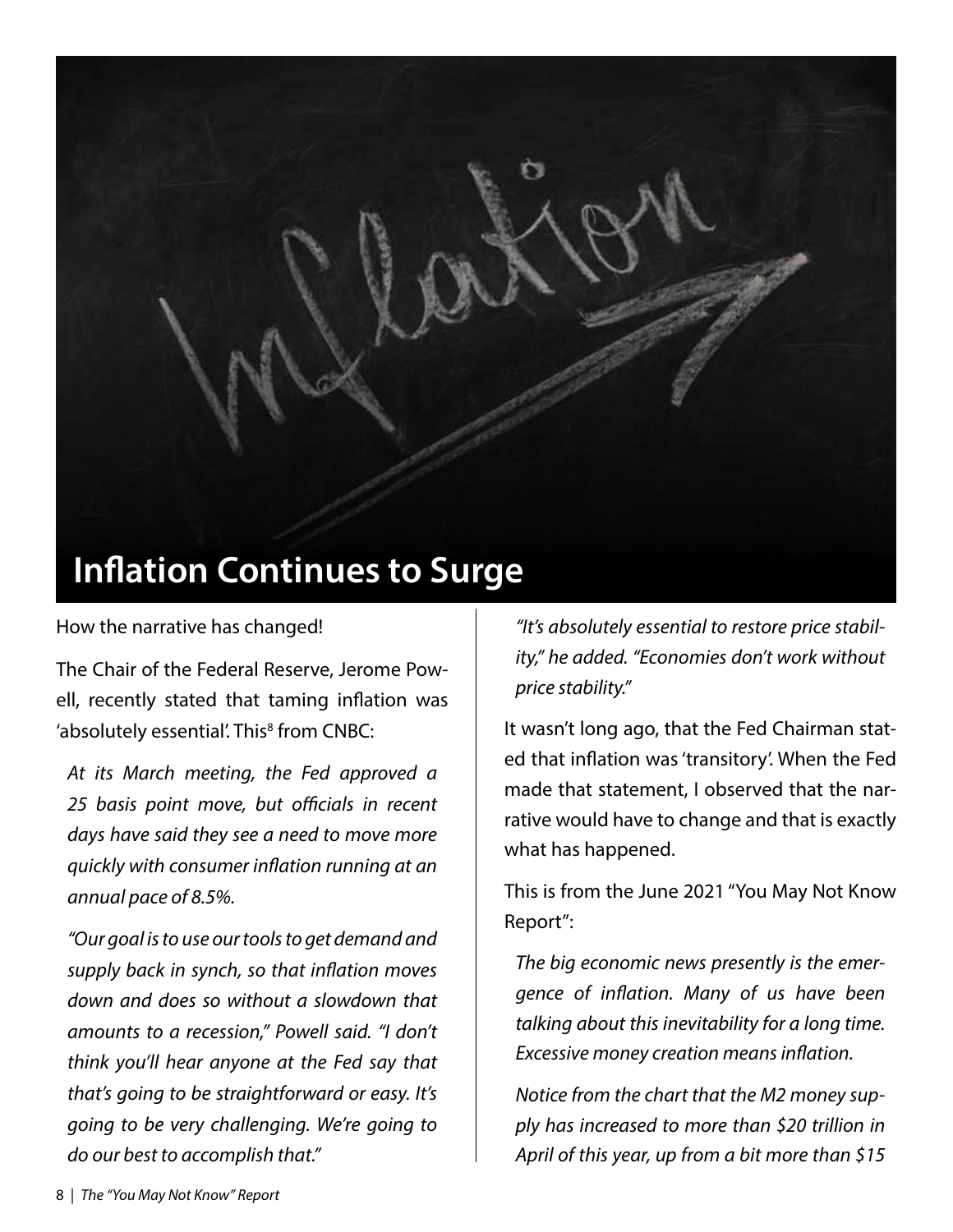*trillion at the beginning of 2020.*

*When the money supply increases at that pace, inflation has to be the ultimate outcome.*

*Now that inflation has arrived, what has the Federal Reserve's response been?*

*As anyone who has followed the Fed for any length of time knows, if the reported data looks bad there are one of two actions the Fed has taken historically.*

*One, they change the way the data is reported.* 

*Or, two, they quit reporting the data.*

*In this case, predictably, the Fed chose the latter.* 

And later in that issue:

*Much of the population doesn't buy the Fed's argument that inflation is 'transitory'. The number of Google searches for "inflation' has dramatically increased last month.*

Then, in the December 2021 issue of the "You

May Not Know Report" this:

*When Federal Reserve Chairman Jerome Powell first used the word "transitory" to describe inflation, I suggested that the Fed Chair's assessment of inflation was wrong, and that inflation was here to stay until the policy of creating massive amounts of new currency changed.*

*And should this policy of currency creation or quantitative easing stop, it will still take some time for inflation to subside given the time lag of 18 to 24 months between the time that currency is created and the point that inflation emerges.*

*Color me cynical, but I also believe that Mr. Powell knew that inflation would not be transitory when he made the statement that consumer price inflation would be a blip on the screen. And even now, as the Fed Chair reverses course on the transitory narrative, he is not pointing to currency creation or quantitative* 

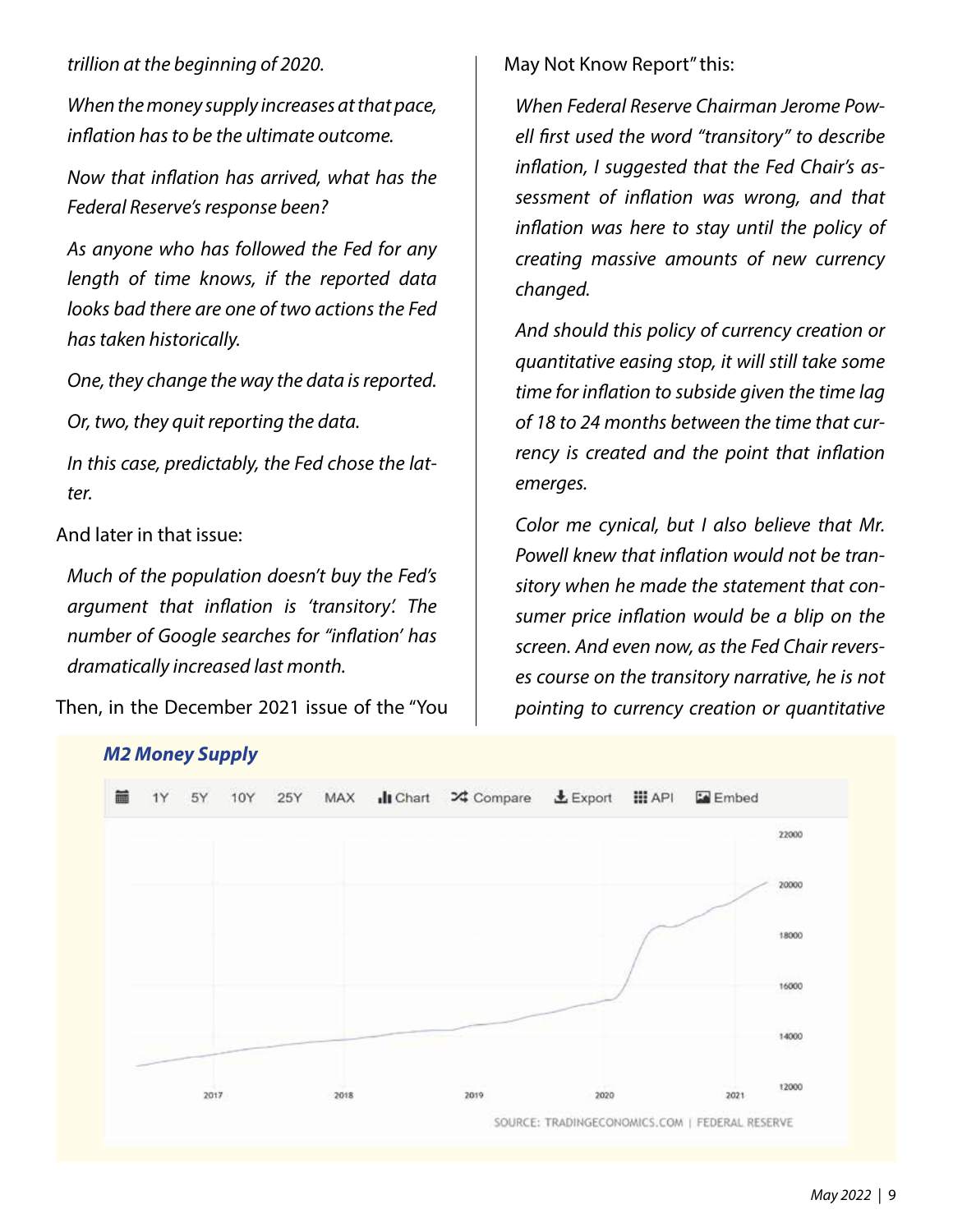#### *easing as the cause of the inflation.*

The narrative has gone from 'transitory inflation' to 'persistent inflation' to 'absolutely essential to restore price stability'.

In my view, the Fed is painted into the proverbial corner. As I've reasoned previously, interest rates cannot be increased to a level that will tame inflation without pushing the economy into a deep recession.

So, at this point, it seems that the Fed will continue with rate hikes that are modest given the size of the inflation problem. That likely means more inflation along with a shrinking economy.

Collectively, fund managers now share this view. The lowest level of fund managers on record expect a stronger economy in the near future. This<sup>9</sup> from "The Sounding Line":

*The following chart, from Bank of America* 

*via Acemaxx Analytics, shows that the lowest percentage of fund managers on record are expecting a stronger economy.*

*The current reading reveals that the overwhelming majority of fund managers see the global economy slowing.*

*Perhaps the most interesting attribute of this data set is that the prior low was not made during the Global Financial Crisis but in August of 2006, roughly a year before the market and economy peaked in the lead into that crisis. After that 2006 low, sentiment actually rallied briefly as markets pushed higher.*

*Something roughly similar happened during the lead into the Dot-Com bubble with sentiment plunging lower in 1998 before rallying up right before the Dot-Com bubble popped. Of course, 1998 also saw the Russian default following the Asian Financial Crisis.*

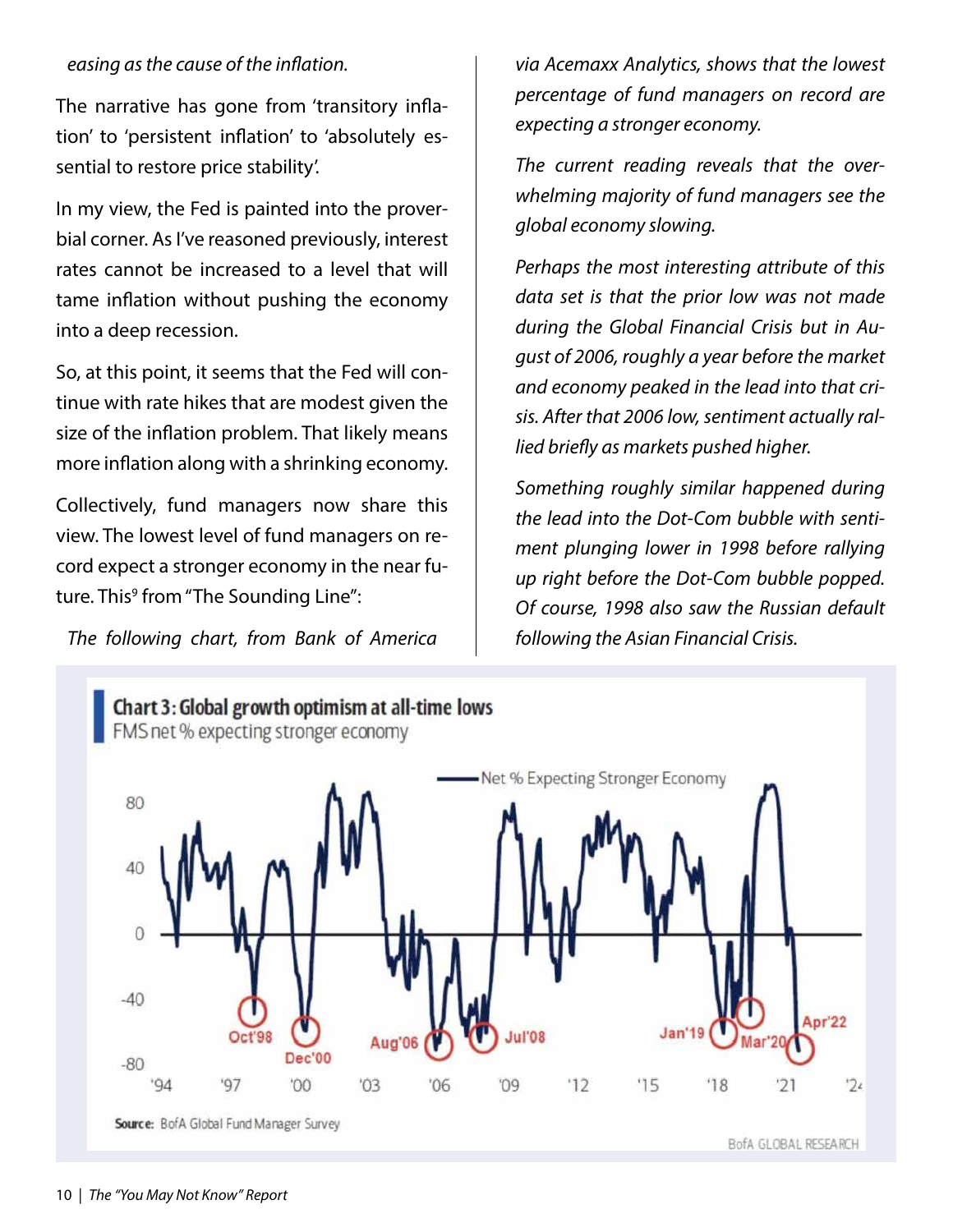## *May 2022 Special Report*

## **How Evolving Money Affects Investing Markets**



This month only, we are making available a free report titled, "How Evolving Money Affects Investing Markets".

To request your complimentary copy this month only, return one of the postage-paid reply cards included with this month's newsletter. You'll notice that we've included three reply cards with this month's newsletter; we've done that so you can request a copy of this report for anyone you know that might find this information helpful.

In this month's special report, you will discover:

- How we believe currency creation leads to economic 'seasons' and predictable investing outcomes
- How a relatively obscure economist identified economic seasons and predictable investing outcomes
- Events and circumstances that cause economic seasons to change
- Where we believe we are presently in the economic seasons cycle.

This report is available for the month of May only.